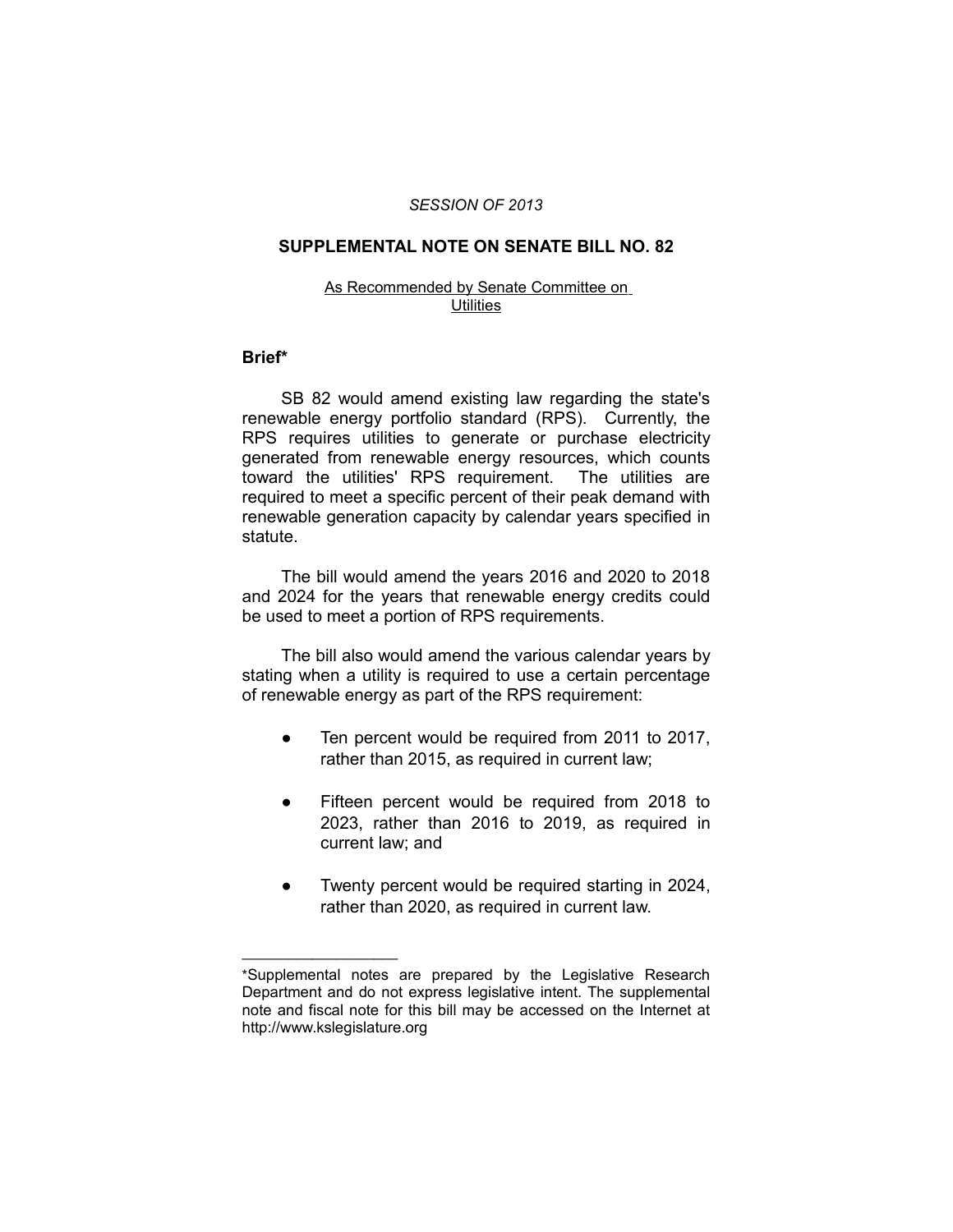For both the 15 and 20 percent requirements, the Kansas Corporation Commission (KCC) could delay a utility's RPS requirement for a specified period of time upon the utility showing good cause to do so. The bill would define good cause as including availability of firm transmission service, excessive costs to retail electric customers, or any other cause deemed acceptable by the KCC.

Finally, the bill would define in statute the term "firm transmission service" as meaning either firm point-to-point transmission service or firm network transmission service as defined in the Southwest Power Pool (SPP) open access transmission tariff or other applicable transmission tariff as approved by the Federal Energy Regulatory Commission (FERC).

# **Background**

The bill was introduced by the Senate Committee on Utilities.

At the hearing on the bill, proponents included a representative of the Kansas Policy Institute and a member of the public. Both proponents cited information on increasing utility rates as a result of supporting the renewable energy industry.

Opponents of the bill included representatives of BP Wind Energy, CPV Renewable Energy Company, EDP Renewables North America, Iberdrola Renewables, Infinity Wind Power, Kansans for Clean Energy, Natural Resources Defense Council, NextEra Energy Resources, Siemens Energy, The Wind Coalition, Vestas-American Wind Industry, and a member of the public. Opponents stated the current RPS is responsible for increased economic development in renewable energy generation across the state. In addition, the opponents stated all utilities in the state have met the current 10 percent requirement and all but two utilities have met the current 15 percent requirement, which is not required to be met until calendar years 2016 to 2019.